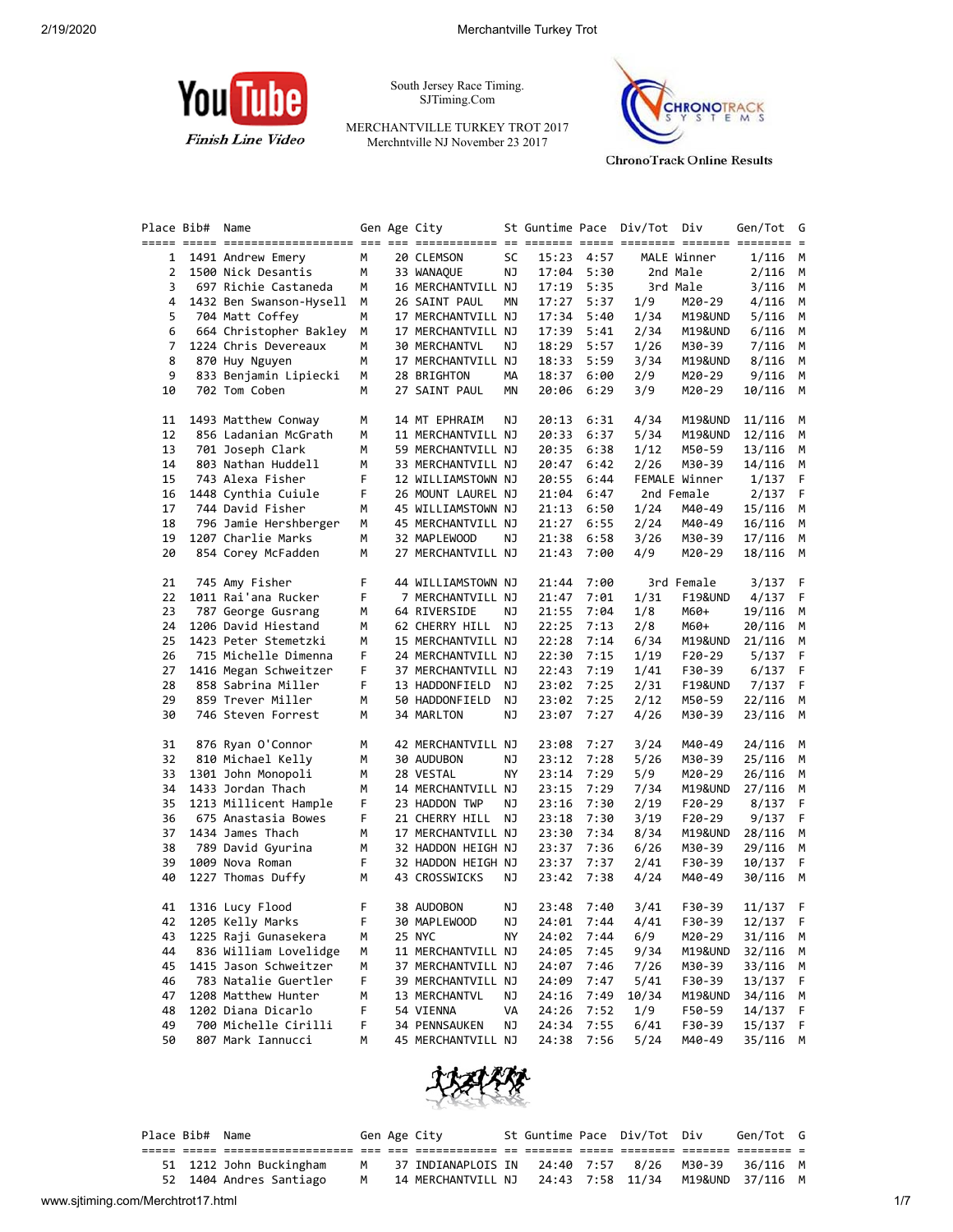| 53  | 1431 Ella Swanson-Hysell F |   | 24 SAINT PAUL      | MN | 24:45 | 7:58 | 4/19  | $F20-29$           | 16/137 | F |
|-----|----------------------------|---|--------------------|----|-------|------|-------|--------------------|--------|---|
| 54  | 1425 Mira Stocker          | F | 13 MERCHANTVILL NJ |    | 24:49 | 8:00 | 3/31  | <b>F19&amp;UND</b> | 17/137 | F |
| 55  | 1427 Bob Stocker           | M | 43 MERCHANTVILL NJ |    | 24:50 | 8:00 | 6/24  | M40-49             | 38/116 | M |
| 56  | 897 Anthony Perno          | М | 41 MERCHANTVILL NJ |    | 24:55 | 8:02 | 7/24  | M40-49             | 39/116 | М |
| 57  | 811 Mark Kelly             | м | 36 PHILADELPHIA PA |    | 25:00 | 8:03 | 9/26  | M30-39             | 40/116 | M |
| 58  | 1220 Jeff Bealer           | М | 36 PALMYRA         | ΝJ | 25:02 | 8:04 | 10/26 | M30-39             | 41/116 | М |
| 59  | 1498 Bill Lacy             | M | 54 MAPLE SHADE     | ΝJ | 25:12 | 8:07 | 3/12  | M50-59             | 42/116 | M |
| 60  | 1497 Steve Barry           | м | 43 FAIRFAX         | VA | 25:16 | 8:08 | 8/24  | M40-49             | 43/116 | M |
| 61  | 1304 Jessica Rendrfrey     | F | 15 PENNSAUKEN      | ΝJ | 25:23 | 8:11 | 4/31  | <b>F19&amp;UND</b> | 18/137 | F |
| 62  | 1314 Laura Donohue         | F | 21 MERCHANTVL      | ΝJ | 25:29 | 8:13 | 5/19  | $F20-29$           | 19/137 | F |
| 63  | 1315 Kate Donohue          | F | 20 HADDONFIELD     | NJ | 25:29 | 8:13 | 6/19  | $F20-29$           | 20/137 | F |
| 64  | 865 Andy Napoli            | м | 41 MERCHANTVILL NJ |    | 25:37 | 8:15 | 9/24  | M40-49             | 44/116 | M |
| 65  | 1324 Jay Wvent             | м | 43 MERCHANTVL      | ΝJ | 25:37 | 8:15 | 10/24 | M40-49             | 45/116 | M |
| 66  | 748 Ericka Moore           | F | 42 CINNAMINSON     | NJ | 25:37 | 8:15 | 1/31  | $F40-49$           | 21/137 | F |
| 67  | 875 Candice Nickollof      | F | 30 ALEXANDRIA      | VA | 25:38 | 8:15 | 7/41  | F30-39             | 22/137 | F |
| 68  | 760 Adam Foster            | М | 13 HADDONFIELD     | ΝJ | 25:46 | 8:18 | 12/34 | M19&UND            | 46/116 | М |
| 69  | 763 Ryder Garino           | M | 11 CHERRY HILL     | ΝJ | 25:54 | 8:21 | 13/34 | M19&UND            | 47/116 | M |
| 70  | 1001 Tim Petrillo          | М | 39 COLLINGSWOOD NJ |    | 25:59 | 8:22 | 11/26 | M30-39             | 48/116 | M |
|     |                            |   |                    |    |       |      |       |                    |        |   |
| 71  | 802 Emily Huddell          | F | 36 COLLINGSWOOD NJ |    | 25:59 | 8:22 | 8/41  | F30-39             | 23/137 | F |
| 72  | 670 Allison Bernard        | F | 30 MERCHANTVILL NJ |    | 26:18 | 8:28 | 9/41  | F30-39             | 24/137 | F |
| 73  | 1418 Stephanie Segrest     | F | 40 RIVERTON        | NJ | 26:20 | 8:29 | 2/31  | F40-49             | 25/137 | F |
| 74  | 839 Caitlyn Manning        | F | 25 HADDONFIELD     | ΝJ | 26:28 | 8:32 | 7/19  | $F20-29$           | 26/137 | F |
| 75  | 806 Stephen Huvane         | M | 29 COLLINGSWOOD NJ |    | 26:28 | 8:32 | 7/9   | M20-29             | 49/116 | M |
| 76  | 694 John Cadorette         | М | 11 MERCHANTVILL NJ |    | 26:32 | 8:33 | 14/34 | M19&UND            | 50/116 | M |
| 77  | 1442 Jeannine Voll         | F | 40 MERCHANTVILL NJ |    | 26:38 | 8:35 | 3/31  | F40-49             | 27/137 | F |
| 78  | 843 Raymond Markey Sr      | M | 48 HADDON HEIGH NJ |    | 26:48 | 8:38 | 11/24 | M40-49             | 51/116 | M |
| 79  | 1417 Albert Segrest        | М | 40 RIVERTON        | ΝJ | 26:53 | 8:40 | 12/24 | M40-49             | 52/116 | M |
| 80  | 828 Andy Lam               | М | 14 MERCHANTVILL NJ |    | 27:02 | 8:42 | 15/34 | M19&UND            | 53/116 | М |
| 81  | 1210 Rick Hoff             | м | 44 HADDONFIELD     | ΝJ | 27:09 | 8:45 | 13/24 | M40-49             | 54/116 | M |
| 82  | 1209 Julia Hoff            | F | 16 HADDONFIELD     | ΝJ | 27:11 | 8:45 | 5/31  | <b>F19&amp;UND</b> | 28/137 | F |
| 83  | 1439 Emily Volin           | F | 13 CHERRY HILL     | NJ | 27:12 | 8:46 | 6/31  | <b>F19&amp;UND</b> | 29/137 | F |
| 84  | 846 Sara Brynn McAuley     | F | 16 MERCHANTVILL NJ |    | 27:12 | 8:46 | 7/31  | <b>F19&amp;UND</b> | 30/137 | F |
| 85  | 887 Deborah Paredes        | F | 55 PALMYRA         | ΝJ | 27:15 | 8:47 | 2/9   | F50-59             | 31/137 | F |
| 86  | 1424 Milan Stocker         | м | 10 MERCHANTVILL NJ |    | 27:17 | 8:47 | 16/34 | M19&UND            | 55/116 | М |
| 87  | 1437 Ava Vitiello          | F | 12 MERCHANTVILL NJ |    | 27:17 | 8:47 | 8/31  | <b>F19&amp;UND</b> | 32/137 | F |
| 88  | 842 Raymond Markey Jr      | М | 14 HADDON HEIGH NJ |    | 27:23 | 8:49 | 17/34 | M19&UND            | 56/116 | M |
| 89  | 1226 Aidan Duffy           | м | 13 CROSSWICKS      | ΝJ | 27:29 | 8:51 | 18/34 | M19&UND            | 57/116 | М |
| 90  | 1307 Phil Krachun          | M | 69 MARLTON         | NJ | 27:30 | 8:51 | 3/8   | M60+               | 58/116 | M |
| 91  | 686 Brian Broccoli         | M | 47 MERCHANTVILL NJ |    | 27:35 | 8:53 | 14/24 | M40-49             | 59/116 | M |
| 92  | 659 Toni Amodei            | F | 36 MERCHANTVILL NJ |    | 27:37 | 8:54 | 10/41 | F30-39             | 33/137 | F |
| 93  | 1492 Melanie Conway        | F | 46 MT EPHRAIM      | ΝJ | 27:49 | 8:58 | 4/31  | F40-49             | 34/137 | F |
| 94  | 798 Olivia Hogan           | F | 11 HADDONFIELD     | ΝJ | 28:03 | 9:02 | 9/31  | <b>F19&amp;UND</b> | 35/137 | F |
| 95  | 699 Sarah Castaneda        | F | 41 MERCHANTVILL NJ |    | 28:04 | 9:02 | 5/31  | F40-49             | 36/137 | F |
| 96  | 648 Rachel Adams           | F | 26 MERCHANTVILL NJ |    | 28:05 | 9:03 | 8/19  | $F20-29$           | 37/137 | F |
| 97  | 1414 Jennifer Saul-Avila F |   | 39 MERCHANTVILL NJ |    | 28:13 | 9:05 | 11/41 | F30-39             | 38/137 | F |
| 98  | 1223 Mana Martinez         | F | 31 MERCHANTVL      | ΝJ | 28:17 | 9:07 | 12/41 | F30-39             | 39/137 | F |
| 99  | 782 Nathan Guertler        | M | 12 MERCHANTVILL NJ |    | 28:23 | 9:08 | 19/34 | M19&UND            | 60/116 | M |
| 100 | 757 Victoria Forrest       | F | 30 MARLTON         | ΝJ | 28:28 | 9:10 | 13/41 | F30-39             | 40/137 | F |
|     |                            |   |                    |    |       |      |       |                    |        |   |



| Place Bib# | Name                   |    | Gen Age City         |           | St Guntime Pace |            | Div/Tot | Div                | Gen/Tot G |     |
|------------|------------------------|----|----------------------|-----------|-----------------|------------|---------|--------------------|-----------|-----|
|            |                        |    |                      |           |                 | ---        |         |                    |           |     |
| 101        | 1005 Courtney Pinto    | F. | 40 MERCHANTVILL      | NJ        |                 | 28:31 9:11 | 6/31    | $F40-49$           | 41/137    | - F |
| 102        | 1440 Jen Volin         | F. | 44 CHERRY HILL       | ΝJ        | 28:34           | 9:12       | 7/31    | F40-49             | 42/137    | - F |
| 103        | 788 Kevin Gyurina      | M  | 39 OAKLYN            | NJ.       | 28:35           | 9:12       | 12/26   | M30-39             | 61/116    | M   |
| 104        | 669 Erin Benjamin      | F  | 34 AKRON             | <b>OH</b> | 28:42           | 9:14       | 14/41   | F30-39             | 43/137    | - F |
| 105        | 1435 Taylor Turley     | F. | 14 MARLTON           | NJ        | 28:42           | 9:14       | 10/31   | <b>F19&amp;UND</b> | 44/137    | - F |
| 106        | 1007 Allen Roberts     | M  | 46 RIVERSIDE         | ΝJ        | 28:44           | 9:15       | 15/24   | M40-49             | 62/116    | M   |
| 107        | 845 Amber Mauro        | F. | 37 CHERRY HILL       | NJ.       | 28:52           | 9:18       | 15/41   | F30-39             | 45/137    | - F |
| 108        | 661 Michelle Andre     | F. | 41 CLAYTON           | NJ.       | 28:58           | 9:20       | 8/31    | F40-49             | 46/137    | - F |
| 109        | 1482 Nicole Westervelt | F. | <b>43 MERCHANTVL</b> | NJ.       | 28:58           | 9:20       | 9/31    | F40-49             | 47/137    | - F |
| 110        | 1228 Abby Duffy        | F. | 11 CROSSWICKS        | NJ.       | 29:01           | 9:21       | 11/31   | <b>F19&amp;UND</b> | 48/137    | - F |
| 111        | 1447 Thomas Wood       | М  | 69 MERCHANTVILL NJ   |           | 29:12           | 9:24       | 4/8     | M60+               | 63/116    | M   |
| 112        | 1303 Steve Pinsky      | M  | 60 WESTMONT          | NJ.       | 29:15           | 9:25       | 5/8     | M60+               | 64/116    | M   |
| 113        | 759 Sam Foster         | M  | 13 HADDONFIELD       | NJ.       | 29:18           | 9:26       | 20/34   | <b>M19&amp;UND</b> | 65/116    | M   |
| 114        | 761 Preston Foster     | M  | 52 HADDONFIELD       | NJ        | 29:20           | 9:27       | 4/12    | M50-59             | 66/116    | M   |
| 115        | 769 Sarah Garino       | F. | 46 CHERRY HILL       | NJ.       | 29:20           | 9:27       | 10/31   | F40-49             | 49/137    | -F  |
| 116        | 786 Jamie Gusrang      | F  | 35 COLLINGSWOOD NJ   |           | 29:21           | 9:27       | 16/41   | F30-39             | 50/137    | -F  |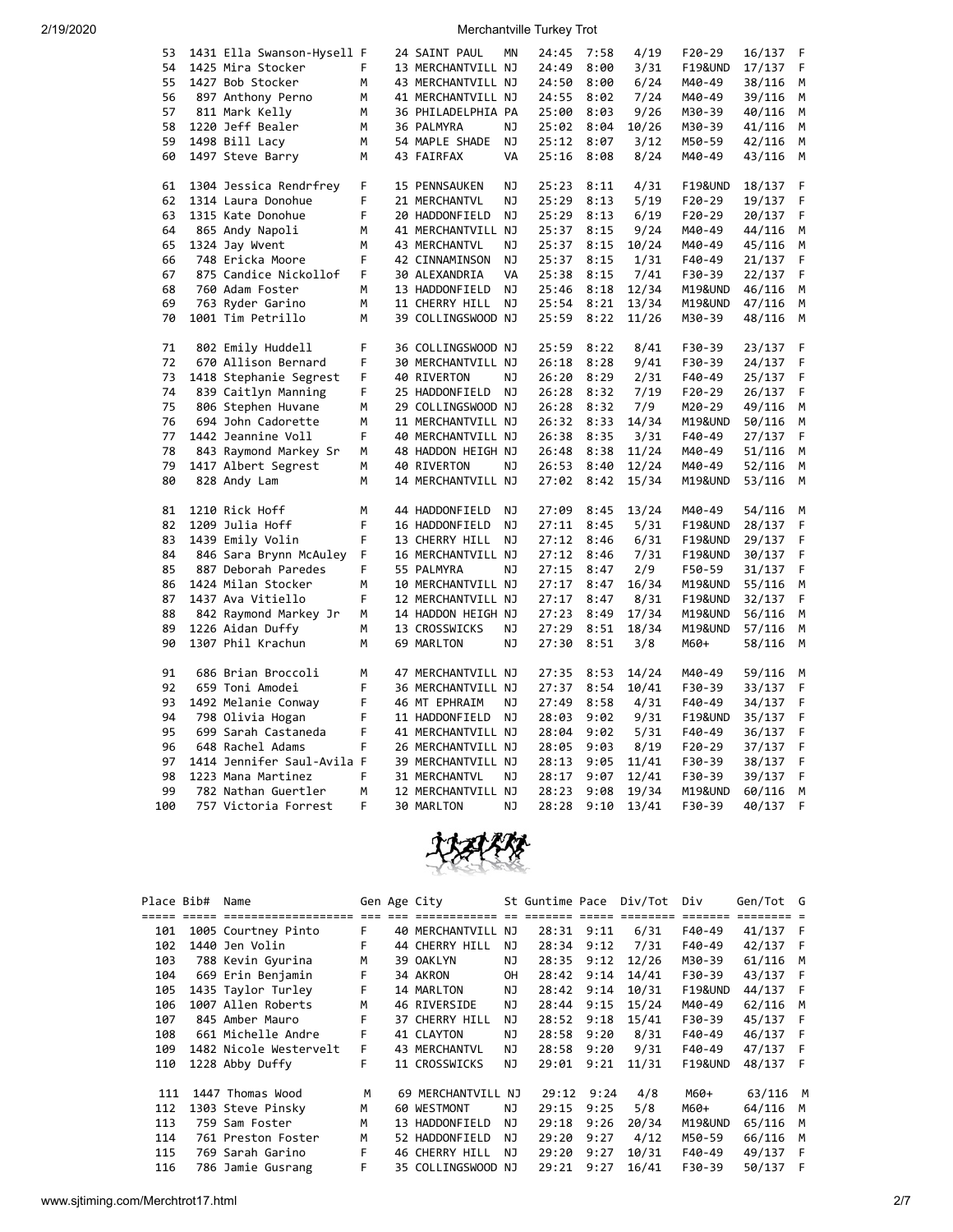| 117 | 815 Max Kinney            | M  | 10 HAINESPORT        | NJ        | 29:25       | 9:28 | 21/34 | M19&UND  | 67/116 | M            |
|-----|---------------------------|----|----------------------|-----------|-------------|------|-------|----------|--------|--------------|
| 118 | 812 Alex Kinney           | M  | 9 HAINESPORT         | ΝJ        | 29:26       | 9:29 | 22/34 | M19&UND  | 68/116 | M            |
| 119 | 1438 Kimberly Volcy       | F  | 43 MAPLE SHADE       | NJ        | 29:27       | 9:29 | 11/31 | $F40-49$ | 51/137 | F            |
| 120 | 821 Jeff Kinney           | M  | <b>42 HAINESPORT</b> | NJ        | 29:28       | 9:29 | 16/24 | M40-49   | 69/116 | M            |
|     |                           |    |                      |           |             |      |       |          |        |              |
| 121 | 817 Meredith Kinney       | F  | 41 HAINESPORT        | ΝJ        | 29:32       | 9:31 | 12/31 | $F40-49$ | 52/137 | - F          |
| 122 | 695 Tracey Cadorette      | F  | 44 MERCHANTVILL NJ   |           | 29:34       | 9:31 | 13/31 | $F40-49$ | 53/137 | $\mathsf{F}$ |
| 123 | 826 Stephanie Krizek      | F  | 28 MERCHANTVILL NJ   |           | 29:36       | 9:32 | 9/19  | $F20-29$ | 54/137 | F            |
| 124 | 1489 Seamus Blessinger    | M  | 13 PENNSAUKEN        | NJ        | 29:40       | 9:33 | 23/34 | M19&UND  | 70/116 | M            |
| 125 | 1305 Cara Cuiule          | F  | 33 MT LAUREL         | NJ        | 29:42       | 9:34 | 17/41 | F30-39   | 55/137 | F            |
| 126 | 864 Christian Napoli      | M  | 11 MERCHANTVILL NJ   |           | 29:46       | 9:35 | 24/34 | M19&UND  | 71/116 | M            |
| 127 | 1441 Tj Voll              | M  | 11 MERCHANTVILL NJ   |           | 29:47       | 9:36 | 25/34 | M19&UND  | 72/116 | M            |
| 128 | 1323 Kevin Walsh          | M  | 44 MERCHANTVL        | NJ        | 29:48       | 9:36 | 17/24 | M40-49   | 73/116 | M            |
| 129 | 1322 Dan Walsh            | M  | 09 MERCHANTVL        | NJ        | 29:50       | 9:36 | 26/34 | M19&UND  | 74/116 | M            |
| 130 | 725 Felicia Dunsmuir      | F  | 37 MERCHANTVILL NJ   |           | 29:51       | 9:37 | 18/41 | F30-39   | 56/137 | $\mathsf{F}$ |
|     |                           |    |                      |           |             |      |       |          |        |              |
| 131 | 827 Lisa Kruczek          | F  | 49 MERCHANTVILL NJ   |           | 29:56       | 9:38 | 14/31 | F40-49   | 57/137 | - F          |
| 132 | 1302 Ashley Grant         | F  | 32 MERCHANTVILL NJ   |           | 29:57       | 9:39 | 19/41 | F30-39   | 58/137 | $\mathsf{F}$ |
| 133 | 1499 Ashley Brennan       | F  | 31 MERCHANTVL        | NJ        | 29:59       | 9:39 | 20/41 | F30-39   | 59/137 | F            |
| 134 | 857 Andrew McLoone        | M  | 38 MERCHANTVILL NJ   |           | 30:00       | 9:40 | 13/26 | M30-39   | 75/116 | M            |
| 135 | 832 Susan Learn           | F  | 39 COLLINGSWOOD NJ   |           | 30:07       | 9:42 | 21/41 | F30-39   | 60/137 | F            |
| 136 | 831 Christy Lambert       | F  | 43 MERCHANTVILL NJ   |           | 30:09       | 9:43 | 15/31 | $F40-49$ | 61/137 | F            |
| 137 | 853 Patrick McFadden      | M  | 58 MERCHANTVILL NJ   |           | 30:11       | 9:43 | 5/12  | M50-59   | 76/116 | M            |
| 138 | 792 Joseph Hand           | M  | 51 HADDON HEIGH NJ   |           | 30:16       | 9:45 | 6/12  | M50-59   | 77/116 | M            |
| 139 | 797 Stephanie Hitchcock F |    | 30 RUNNEMEDE         | NJ        | 30:17       | 9:45 | 22/41 | F30-39   | 62/137 | F            |
| 140 | 730 Patrick Dymond        | М  | 32 MERCHANTVILL NJ   |           | 30:25       | 9:48 | 14/26 | M30-39   | 78/116 | M            |
|     |                           |    |                      |           |             |      |       |          |        |              |
| 141 | 773 Eric Goonan           | M  | 25 MERCHANTVILL NJ   |           | 30:30       | 9:49 | 8/9   | M20-29   | 79/116 | M            |
| 142 | 1311 Michael Stevick      | M  | 37 NYC               | ΝY        | 30:54       | 9:57 | 15/26 | M30-39   | 80/116 | M            |
| 143 | 1312 Claire Stevick       | F  | 36 NYC               | <b>NY</b> | 30:54       | 9:57 | 23/41 | F30-39   | 63/137 | F            |
| 144 | 1436 Patrick Turley       | M  | 36 MARLTON           | NJ.       | 30:55       | 9:57 | 16/26 | M30-39   | 81/116 | M            |
| 145 | 673 Racheal Bogina        | F  | 56 HADDONFIELD       | NJ        | 30:57       | 9:58 | 3/9   | F50-59   | 64/137 | F            |
| 146 | 705 Charles Colozzi       | M  | 44 PENNS GROVE       | NJ        | 31:01       | 9:59 | 18/24 | M40-49   | 82/116 | M            |
| 147 | 1445 Robert Wetherspoon   | M  | 50 MERCHANTVILL NJ   |           | 31:23 10:06 |      | 7/12  | M50-59   | 83/116 | M            |
| 148 | 776 Stacy Griffiths       | F. | 34 MERCHANTVILL NJ   |           | 31:43 10:13 |      | 24/41 | F30-39   | 65/137 | F            |
| 149 | 1446 Anthony Williams     | M  | 31 ATCO              | NJ        | 31:48 10:14 |      | 17/26 | M30-39   | 84/116 | M            |
| 150 | 1484 Tate Westervett      | M  | 09 MERCHANTVL        | <b>NJ</b> | 31:48 10:14 |      | 27/34 | M19&UND  | 85/116 | M            |
|     |                           |    |                      |           |             |      |       |          |        |              |



| Place Bib# | Name                                                                                              |     | Gen Age City         |           | St Guntime Pace |             | Div/Tot | Div                | Gen/Tot G |   |
|------------|---------------------------------------------------------------------------------------------------|-----|----------------------|-----------|-----------------|-------------|---------|--------------------|-----------|---|
|            | <u>soos aada aanaanaanaanaanaa oo oo aadaanaanaa oo aanaan aada aanaan aanaan aanaan aanaan s</u> |     |                      |           |                 |             |         |                    |           |   |
| 151        | 791 Danielle Hammell                                                                              | F.  | 36 RIVERTON          | <b>NJ</b> |                 | 31:56 10:17 | 25/41   | F30-39             | 66/137 F  |   |
| 152        | 719 Susan Dmochowski                                                                              | F.  | 58 RIVERSIDE         | <b>NJ</b> | 31:56 10:17     |             | 4/9     | F50-59             | 67/137 F  |   |
| 153        | 1426 Anjali Stocker                                                                               | F.  | 43 MERCHANTVILL NJ   |           |                 | 31:57 10:17 | 16/31   | F40-49             | 68/137 F  |   |
| 154        | 1428 Owen String                                                                                  | М   | 12 CHERRY HILL       | NJ        | 32:00 10:18     |             | 28/34   | M19&UND            | 86/116    | M |
| 155        | 1217 Molly Duffy                                                                                  | F   | 08 HADDON HTS        | NJ        | 32:10 10:22     |             | 12/31   | F19&UND            | 69/137 F  |   |
| 156        | 708 Rowena Cruz                                                                                   | F   | 48 HADDONFIELD       | NJ.       | 32:10 10:22     |             | 17/31   | F40-49             | 70/137 F  |   |
| 157        | 1320 Isabella Santamaria F                                                                        |     | 07 CHERRY HILL       | NJ.       |                 | 32:10 10:22 | 13/31   | <b>F19&amp;UND</b> | 71/137 F  |   |
| 158        | 1319 Joe Santamaria                                                                               | M   | 38 CHERRY HILL       | <b>NJ</b> |                 | 32:11 10:22 | 18/26   | M30-39             | 87/116    | M |
| 159        | 1014 Gail Santamaria                                                                              | F.  | 39 CHERRY HILL       | NJ        |                 | 32:11 10:22 | 26/41   | F30-39             | 72/137 F  |   |
| 160        | 1306 Caroline Cuiule                                                                              | F.  | 28 MT LAUREL         | ΝJ        |                 | 32:16 10:24 | 10/19   | $F20-29$           | 73/137 F  |   |
|            |                                                                                                   |     |                      |           |                 |             |         |                    |           |   |
| 161        | 651 Gustavo Alban                                                                                 | M   | 37 ATLANTA           | GA        | 32:23 10:26     |             | 19/26   | M30-39             | 88/116 M  |   |
| 162        | 652 Rachel Alban                                                                                  | F   | 28 ATLANTA           | GA        | 32:24 10:26     |             | 11/19   | $F20-29$           | 74/137 F  |   |
| 163        | 1313 Susie Stevens                                                                                | F   | 55 MERCHANTVL        | <b>NJ</b> |                 | 32:30 10:28 | 5/9     | F50-59             | 75/137 F  |   |
| 164        | 647 Nicole Ache                                                                                   | F   | 38 NEWTOWN           | <b>CT</b> |                 | 32:35 10:30 | 27/41   | F30-39             | 76/137 F  |   |
| 165        | 1449 Rob Curley                                                                                   | M   | 55 RIVERTON          | NJ        | 32:40 10:31     |             | 8/12    | M50-59             | 89/116 M  |   |
| 166        | 1450 Lauren Curley                                                                                | F   | 27 PHILADELPHIA PA   |           | 32:40 10:31     |             | 12/19   | $F20-29$           | 77/137 F  |   |
| 167        | 698 Rich Castaneda                                                                                | M   | 41 MERCHANTVILL NJ   |           | 32:45 10:33     |             | 19/24   | M40-49             | 90/116 M  |   |
| 168        | 770 Caroline Germain                                                                              | F.  | 26 LOS ANGELES       | CA        | 32:46 10:33     |             | 13/19   | $F20-29$           | 78/137 F  |   |
| 169        | 1419 Sean Spencer                                                                                 | M   | 30 LOS ANGELES       | CA        | 32:46 10:33     |             | 20/26   | M30-39             | 91/116    | M |
| 170        | 689 Jennifer Buckingham F                                                                         |     | 43 MEDFORD           | NJ        |                 | 32:57 10:37 | 18/31   | F40-49             | 79/137 F  |   |
|            |                                                                                                   |     |                      |           |                 |             |         |                    |           |   |
| 171        | 1211 Tiffany Buckingham                                                                           | - F | 37 INDIANAPOLIS IN   |           | 32:57 10:37     |             | 28/41   | F30-39             | 80/137 F  |   |
| 172        | 1487 Ian Peakes                                                                                   | M   | 48 MERCHANTVILL NJ   |           | 33:05 10:39     |             | 20/24   | M40-49             | 92/116 M  |   |
| 173        | 1486 Owen Peakes                                                                                  | M   | 09 MECHANTVL         | <b>NJ</b> | 33:07 10:40     |             | 29/34   | M19&UND            | 93/116    | M |
| 174        | 1483 Bryce Westervett                                                                             | F   | <b>10 MERCHANTVL</b> | NJ        | 33:33 10:48     |             | 14/31   | <b>F19&amp;UND</b> | 81/137 F  |   |
| 175        | 835 Abigail Lovelidge                                                                             | F   | 9 MERCHANTVILL NJ    |           | 33:42 10:51     |             | 15/31   | <b>F19&amp;UND</b> | 82/137 F  |   |
| 176        | 687 Marlena Brown                                                                                 | F   | 48 MERCHANTVILL NJ   |           | 33:44 10:52     |             | 19/31   | F40-49             | 83/137 F  |   |
| 177        | 683 Brianna Broccoli                                                                              | F.  | 17 MERCHANTVILL NJ   |           | 33:48 10:53     |             | 16/31   | <b>F19&amp;UND</b> | 84/137 F  |   |
| 178        | 1230 Mike Metzger                                                                                 | M   | 39 CINNAMINSON       | NJ        |                 | 33:50 10:54 | 21/26   | M30-39             | 94/116    | M |
| 179        | 1229 Christi Bacon                                                                                | F   | 36 MARLTON           | NJ        |                 | 33:50 10:54 | 29/41   | F30-39             | 85/137 F  |   |
| 180        | 837 Brett Lovelidge                                                                               | M   | 42 MERCHANTVILL NJ   |           |                 | 33:52 10:55 | 21/24   | M40-49             | 95/116    | M |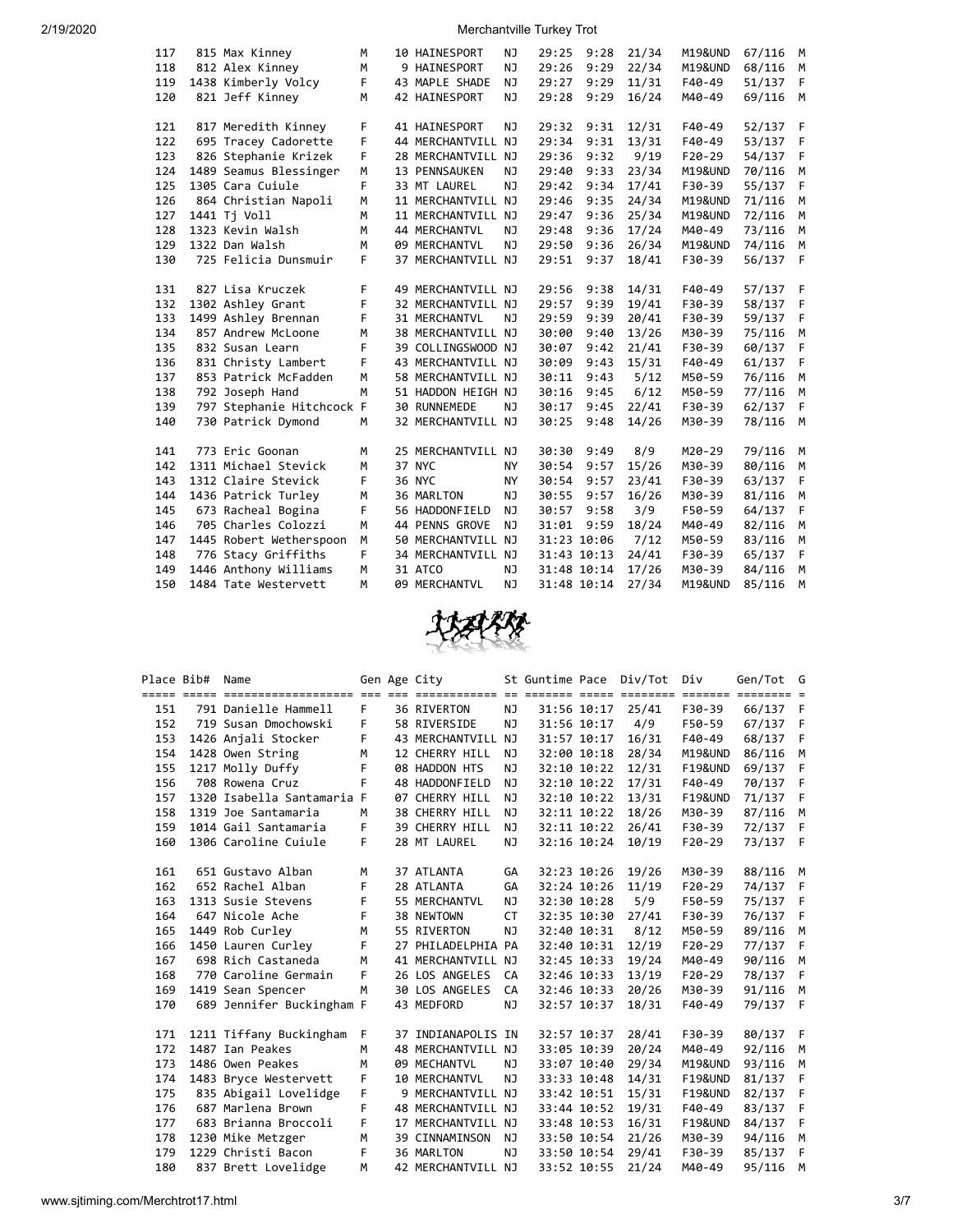| 181 | 737 Morrison Fields    | M  | 35 MERCHANTVILL NJ   |     | 33:57 10:56 | 22/26 | M30-39             | 96/116   | M   |
|-----|------------------------|----|----------------------|-----|-------------|-------|--------------------|----------|-----|
| 182 | 895 Aj Perno           | M  | 10 MERCHANTVILL NJ   |     | 34:01 10:57 | 30/34 | M19&UND            | 97/116   | M   |
| 183 | 1222 Joe Deverauk      | м  | 57 TABERNACLE        | ΝJ  | 34:02 10:58 | 9/12  | M50-59             | 98/116   | M   |
| 184 | 871 Michelle Nickollof | F  | 29 BIRDSBORO         | PA  | 34:05 10:59 | 14/19 | $F20-29$           | 86/137 F |     |
| 185 | 878 Jade O'Dowd        | F. | 13 PHILADELPHIA PA   |     | 34:06 10:59 | 17/31 | <b>F19&amp;UND</b> | 87/137 F |     |
| 186 | 1495 Kelly Conway      | F  | 13 MERCHANTVL        | ΝJ  | 34:06 10:59 | 18/31 | <b>F19&amp;UND</b> | 88/137 F |     |
| 187 | 1002 Isaiah Pinto      | M  | 10 MERCHANTVILL      | NJ. | 34:08 11:00 | 31/34 | M19&UND            | 99/116   | M   |
| 188 | 1485 Karen Peakes      | F  | <b>42 MERCHANTVL</b> | ΝJ  | 34:17 11:03 | 20/31 | F40-49             | 89/137   | - F |
| 189 | 1488 Robert Blessinger | M  | 51 PENNSAUKEN        | ΝJ  | 34:21 11:04 | 10/12 | M50-59             | 100/116  | M   |
| 190 | 711 Lynn Davis         | F  | 53 MERCHANTVILL NJ   |     | 34:23 11:04 | 6/9   | F50-59             | 90/137 F |     |
|     |                        |    |                      |     |             |       |                    |          |     |
| 191 | 707 Rebecca Craney     | F  | 39 RIVERTON          | NJ. | 34:25 11:05 | 30/41 | F30-39             | 91/137 F |     |
| 192 | 706 Paige Craney       | F  | 20 RIVERTON          | NJ  | 34:26 11:05 | 15/19 | $F20-29$           | 92/137 F |     |
| 193 | 1218 McKayla Duffy     | F  | 10 HADDON HTS        | ΝJ  | 34:30 11:07 | 19/31 | <b>F19&amp;UND</b> | 93/137 F |     |
| 194 | 1221 Rob Bealer        | M  | 34 HAMILTON          | NJ  | 34:42 11:10 | 23/26 | M30-39             | 101/116  | M   |
| 195 | 1480 Alexis Segrest    | F  | 34 NATL PARK         | NJ. | 34:44 11:11 | 31/41 | F30-39             | 94/137   | - F |
| 196 | 1481 Melissa Kaupp     | F  | 26 MT EPHRAIM        | ΝJ  | 34:44 11:11 | 16/19 | $F20-29$           | 95/137 F |     |
| 197 | 880 Norman Ostroff     | M  | 71 CHERRY HILL       | ΝJ  | 34:58 11:16 | 6/8   | M60+               | 102/116  | M   |
| 198 | 1318 Dorothy Foley     | F  | 54 MERCHANTVL        | ΝJ  | 35:10 11:19 | 7/9   | F50-59             | 96/137 F |     |
| 199 | 1201 Lizzie Desantis   | F  | 30 WANAQUE           | NJ. | 35:28 11:25 |       | F30-39             | 97/137   | - F |
|     |                        |    |                      |     |             | 32/41 |                    |          |     |
| 200 | 1490 Grace Blessinger  | F  | 11 PENNSAUKEN        | ΝJ  | 35:29 11:26 | 20/31 | <b>F19&amp;UND</b> | 98/137   | - F |



| Place Bib# | Name                       |    | Gen Age City       |     | St Guntime Pace |             | Div/Tot           | Div      | Gen/Tot         | G   |
|------------|----------------------------|----|--------------------|-----|-----------------|-------------|-------------------|----------|-----------------|-----|
|            |                            |    |                    |     |                 |             |                   |          |                 |     |
| 201        | 1317 Kristin Curley        | F  | 23 CINNAMINSON NJ  |     |                 | 35:35 11:28 | 17/19             | $F20-29$ | 99/137          | F   |
| 202        | 684 Stephanie Broccoli     | F  | 42 MERCHANTVILL NJ |     |                 | 36:02 11:36 | 21/31             | F40-49   | 100/137         | F   |
| 203        | 681 Sophia Broccoli        | F  | 5 MERCHANTVILL NJ  |     |                 | 36:03 11:37 | 21/31             |          | F19&UND 101/137 | F   |
| 204        | 823 Emma Kotzen            | F  | 14 CHERRY HILL NJ  |     |                 |             | 36:04 11:37 22/31 |          | F19&UND 102/137 | F   |
| 205        | 824 Michael Kotzen         | м  | 48 CHERRY HILL NJ  |     |                 |             | 36:05 11:37 22/24 | M40-49   | 103/116         | М   |
| 206        | 848 Phil McAuley           | м  | 58 MERCHANTVILL NJ |     |                 | 36:14 11:40 | 11/12             | M50-59   | 104/116         | M   |
| 207        | 677 Amy Brancato           | F  | 39 MERCHANTVILL NJ |     |                 | 36:27 11:44 | 33/41             | F30-39   | 103/137         | F   |
| 208        | 667 Susan Barry            | F  | 44 OAKLYN          | NJ. |                 | 36:35 11:47 | 22/31             | F40-49   | 104/137         | F   |
| 209        | 868 Rosemary Napoli        | F  | 41 MERCHANTVILL NJ |     |                 | 36:39 11:48 | 23/31             | F40-49   | 105/137         | F   |
| 210        | 764 Ben Garino             | м  | 13 CHERRY HILL NJ  |     |                 | 36:43 11:50 | 32/34             |          | M19&UND 105/116 | М   |
| 211        | 680 Ted Brennan            | м  | 38 MERCHANTVILL NJ |     |                 | 36:53 11:53 | 24/26             | M30-39   | 106/116         | M   |
| 212        | 1204 Elizabeth Krchnavek F |    | 57 COLLINGSWD      | ΝJ  |                 | 36:56 11:53 | 8/9               | F50-59   | 106/137         | F   |
| 213        | 1203 Alison Schorr         | F. | 59 CHERRY HILL     | NJ  |                 | 36:56 11:54 | 9/9               | F50-59   | 107/137         | F   |
| 214        | 1496 Sarah Conway          | F. | 18 MERCHANTVILL NJ |     |                 | 36:57 11:54 | 23/31             |          | F19&UND 108/137 | F.  |
| 215        | 1494 Joseph Conway         | M  | 47 MERCHANTVL      | NJ  |                 | 36:57 11:54 | 23/24             | M40-49   | 107/116         | M   |
| 216        | 1309 Madison Croce         | F  | 07 CHERRY HILL     | NJ  |                 | 37:23 12:02 | 24/31             |          | F19&UND 109/137 | F   |
| 217        | 1308 Kendra Croce          | F  | 41 CHERRY HILL     | ΝJ  |                 | 37:25 12:03 | 24/31             | F40-49   | 110/137         | F   |
| 218        | 1429 Marnie String         | F  | 14 CHERRY HILL     | NJ  |                 | 37:28 12:04 | 25/31             |          | F19&UND 111/137 | F   |
| 219        | 738 Meghan Fields          | F  | 35 MERCHANTVILL NJ |     |                 | 37:40 12:08 | 34/41             | F30-39   | 112/137         | F   |
| 220        | 1013 Sherry Russell        | F  | 44 MOUNT HOLLY NJ  |     |                 | 38:02 12:15 | 25/31             | F40-49   | 113/137         | - F |
| 221        | 1012 Kirk Russell          | м  | 53 MOUNT HOLLY NJ  |     |                 | 38:02 12:15 | 12/12             | M50-59   | 108/116         | М   |
| 222        | 712 Ashley Dimatteo        | F  | 30 MERCHANTVILL NJ |     |                 | 38:03 12:15 | 35/41             | F30-39   | 114/137         | F   |
| 223        | 682 Massimo Broccoli       | М  | 8 MERCHANTVILL NJ  |     |                 | 38:07 12:16 | 33/34             |          | M19&UND 109/116 | M   |
|            | 224 1430 Nicole String     | F  | 43 CHERRY HILL     | ΝJ  |                 | 38:08 12:17 | 26/31             | F40-49   | 115/137         | F   |
| 225        | 860 Shannon Morlock        | F  | 29 MAPLE SHADE     | NJ  |                 | 38:13 12:18 | 18/19             | F20-29   | 116/137         | F   |
| 226        | 724 Shannon Drew           | F  | 30 CHERRY HILL     | NJ  |                 | 38:13 12:18 | 36/41             | F30-39   | 117/137         | F   |
| 227        | 1219 Maeve Duffy           | F  | 06 HADDON HTS      | NJ  |                 | 38:15 12:19 | 26/31             |          | F19&UND 118/137 | F   |
| 228        | 852 Judyann McCarthy       | F  | 45 MERCHANTVILL NJ |     |                 | 38:36 12:26 | 27/31             |          | F40-49 119/137  | F   |
| 229        | 850 Tierna McCarthy        | F  | 7 MERCHANTVILL NJ  |     |                 | 38:36 12:26 | 27/31             |          | F19&UND 120/137 | F   |
| 230        | 1310 Olivia Croce          | F  | 10 CHERRY HILL NJ  |     |                 | 38:37 12:26 | 28/31             |          | F19&UND 121/137 | F   |
| 231        | 885 Laura Panarello        | F  | 36 MERCHANTVILL NJ |     |                 | 38:42 12:28 | 37/41             | F30-39   | 122/137 F       |     |
| 232        | 1008 Fernanda Rodriguez    | F  | 36 KEARNY          | NJ  |                 | 38:44 12:28 | 38/41             | F30-39   | 123/137         | F   |
| 233        | 809 Jose Irizarry          | М  | 35 BELLEVILLE      | NJ  |                 | 38:45 12:29 | 25/26             | M30-39   | 110/116         | М   |
| 234        | 1468 Lori Henderson        | F  | 41 MERCHANTVILL NJ |     |                 | 39:18 12:39 | 28/31             | F40-49   | 124/137         | F   |
| 235        | 1216 Maggie Frombach       | F  | 08 PENNSAUKEN      | NJ  |                 | 39:30 12:43 | 29/31             |          | F19&UND 125/137 | F   |
| 236        | 1215 Megan Frombach        | F  | 45 PENNSAUKEN      | NJ  |                 | 39:39 12:46 | 29/31             | F40-49   | 126/137         | F   |
| 237        | 736 Kevin Endres           | м  | 43 MERCHANTVILL NJ |     |                 | 40:39 13:05 | 24/24             | M40-49   | 111/116         | M   |
| 238        | 896 Maureen Perno          | М  | 36 MERCHANTVILL NJ |     |                 | 40:40 13:06 | 26/26             | M30-39   | 112/116         | М   |
| 239        | 898 Jennifer Perno         | F  | 42 MERCHANTVILL NJ |     |                 | 40:40 13:06 | 30/31             | F40-49   | 127/137         | -F  |
| 240        | 1477 Christina Koestel     | F. | 34 CHERRY HILL NJ  |     |                 | 40:42 13:06 | 39/41             | F30-39   | 128/137         | - F |
| 241        | 774 Bill Grace             | F  | 65 MERCHANTVILL NJ |     |                 | 41:44 13:26 | 1/3               | F60+     | 129/137         | - F |
| 242        | 780 Alison Groge           | F  | 32 MERCHANTVILL NJ |     |                 | 42:21 13:38 | 40/41             | F30-39   | 130/137         | F   |
| 243        | 874 Mark Nickollof         | м  | 62 MERCHANTVILL NJ |     |                 | 42:57 13:50 | 7/8               | M60+     | 113/116         | M   |
|            |                            |    |                    |     |                 |             |                   |          |                 |     |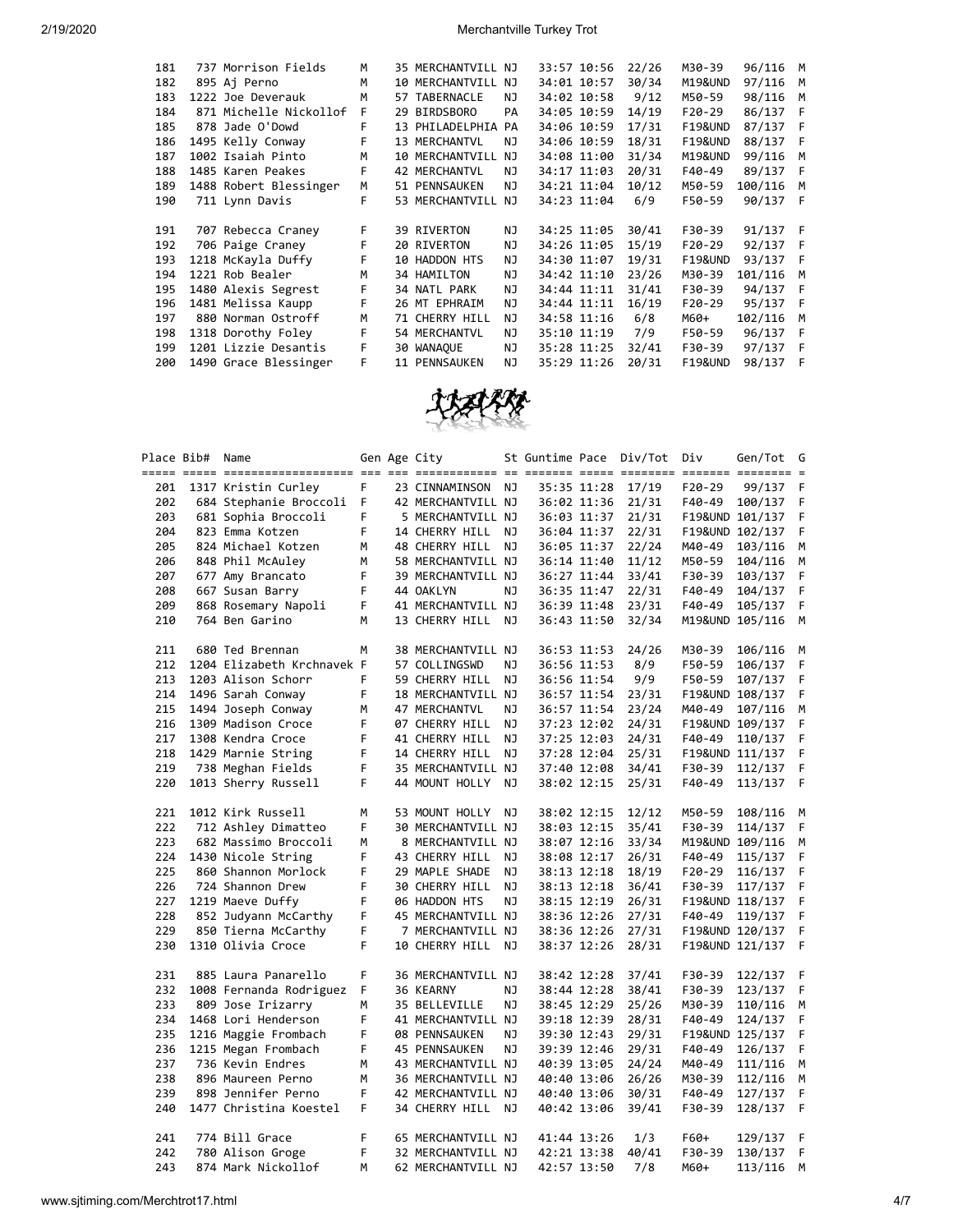| 244 | 869 Rosemarie Nardone     | – F | 69 MERCHANTVILL NJ |     | 43:41 14:04 |                   | 2/3   | F60+     | 131/137 F         |  |
|-----|---------------------------|-----|--------------------|-----|-------------|-------------------|-------|----------|-------------------|--|
| 245 | 1321 Michael Chance       | M   | 66 CHERRY HILL     | NJ. | 44:05 14:12 |                   | 8/8   | M60+     | 114/116 M         |  |
| 246 | 834 Christian Lovelidge M |     | 7 MERCHANTVILL NJ  |     |             | 44:10 14:13       | 34/34 |          | M19&UND 115/116 M |  |
| 247 | 838 Regina Lovelidge      | F.  | 42 MERCHANTVILL NJ |     |             | 44:17 14:16       | 31/31 | F40-49   | 132/137 F         |  |
| 248 | 1004 Daisy Pinto          | F.  | 8 MERCHANTVILL NJ  |     |             | 44:41 14:23       | 30/31 |          | F19&UND 133/137 F |  |
| 249 | 1214 Beth Beecroft        | F   | 33 PENNSAUKEN      | NJ. |             | 44:44 14:24 41/41 |       |          | F30-39 134/137 F  |  |
| 250 | 862 Megan Morrill         | F.  | 11 MEDFORD         | NJ. |             | 46:54 15:06       | 31/31 |          | F19&UND 135/137 F |  |
| 251 | 762 Jeannie Francis       | F   | 60 RIVERTON        | NJ. | 47:20 15:15 |                   | 3/3   | F60+     | 136/137 F         |  |
| 252 | 732 Alex Eibell           | F.  | 24 MEDFORD         | NJ. |             | 47:51 15:24       | 19/19 | $F20-29$ | 137/137 F         |  |
| 253 | 688 Omar Buckingham       | M   | 24 MEDFORD         | NJ. |             | 47:51 15:24       | 9/9   | M20-29   | 116/116 M         |  |
|     |                           |     |                    |     |             |                   |       |          |                   |  |



#### OVERALL WINNERS - 5K TOP 3 SCORE

#### TOP MALE FINISHERS

|   | Place Bib# Name |                           | Ag City            |     | St Time |
|---|-----------------|---------------------------|--------------------|-----|---------|
|   |                 |                           |                    |     |         |
|   |                 | 1 1491 Andrew Emery       | 20 CLEMSON         | SC. | 15:23   |
|   |                 | 2 1500 Nick Desantis      | 33 WANAQUE         | NJ  | 17:04   |
| 3 |                 | 697 Richie Castaneda      | 16 MERCHANTVILL NJ |     | 17:19   |
|   |                 | 4 1432 Ben Swanson-Hysell | 26 SAINT PAUL      | ΜN  | 17:27   |
|   |                 | 5 704 Matt Coffey         | 17 MERCHANTVILL NJ |     | 17:34   |

#### TOP FEMALE FINISHERS

| Place Bib# Name |                       | Ag City            | St Time |
|-----------------|-----------------------|--------------------|---------|
|                 |                       |                    |         |
| $1 \quad$       | 743 Alexa Fisher      | 12 WILLIAMSTOWN NJ | 20:55   |
|                 | 2 1448 Cynthia Cuiule | 26 MOUNT LAUREL NJ | 21:04   |
|                 | 3 745 Amy Fisher      | 44 WILLIAMSTOWN NJ | 21:44   |
|                 | 4 1011 Rai'ana Rucker | 7 MERCHANTVILL NJ  | 21:47   |
|                 | 715 Michelle Dimenna  | 24 MERCHANTVILL NJ | 22:30   |



#### 5K AGE-GROUP RESULTS

MALE AGE GROUP: 1 - 19 (3 WINNERS)

|              | Place Bib# Name |                        | Age City           |     | St Time |
|--------------|-----------------|------------------------|--------------------|-----|---------|
|              |                 |                        |                    |     |         |
| $\mathbf{1}$ |                 | 704 Matt Coffey        | 17 MERCHANTVILL NJ |     | 17:34   |
| 2            |                 | 664 Christopher Bakley | 17 MERCHANTVILL NJ |     | 17:39   |
| 3            |                 | 870 Huy Nguyen         | 17 MERCHANTVILL NJ |     | 18:33   |
|              |                 | 4 1493 Matthew Conway  | 14 MT EPHRAIM      | NJ. | 20:13   |
| 5.           |                 | 856 Ladanian McGrath   | 11 MERCHANTVILL NJ |     | 20:33   |

### FEMALE AGE GROUP: 1 - 19 (3 WINNERS)

|               | Place Bib# Name |                          | Age City             |     | St Time |
|---------------|-----------------|--------------------------|----------------------|-----|---------|
|               |                 |                          |                      |     |         |
|               |                 | 1 1011 Rai'ana Rucker    | 7 MERCHANTVILL NJ    |     | 21:47   |
| $\mathcal{P}$ |                 | 858 Sabrina Miller       | 13 HADDONFIELD       | NJ  | 23:02   |
|               |                 | 3 1425 Mira Stocker      | 13 MERCHANTVILL NJ   |     | 24:49   |
|               |                 | 4 1304 Jessica Rendrfrey | <b>15 PENNSAUKEN</b> | N J | 25:23   |
|               |                 | 5 1209 Julia Hoff        | 16 HADDONFIELD       | N J | 27:11   |
|               |                 |                          |                      |     |         |

MALE AGE GROUP: 20 - 29 (3 WINNERS)

|   | Place Bib# Name |                           | Age City           |    | St Time |
|---|-----------------|---------------------------|--------------------|----|---------|
|   |                 |                           |                    |    |         |
|   |                 | 1 1432 Ben Swanson-Hysell | 26 SAINT PAUL      | ΜN | 17:27   |
|   |                 | 2 833 Benjamin Lipiecki   | 28 BRIGHTON        | MА | 18:37   |
| 3 |                 | 702 Tom Coben             | 27 SAINT PAUL      | ΜN | 20:06   |
| 4 |                 | 854 Corey McFadden        | 27 MERCHANTVILL NJ |    | 21:43   |
|   |                 | 5 1301 John Monopoli      | 28 VESTAL          | ΝY | 23:14   |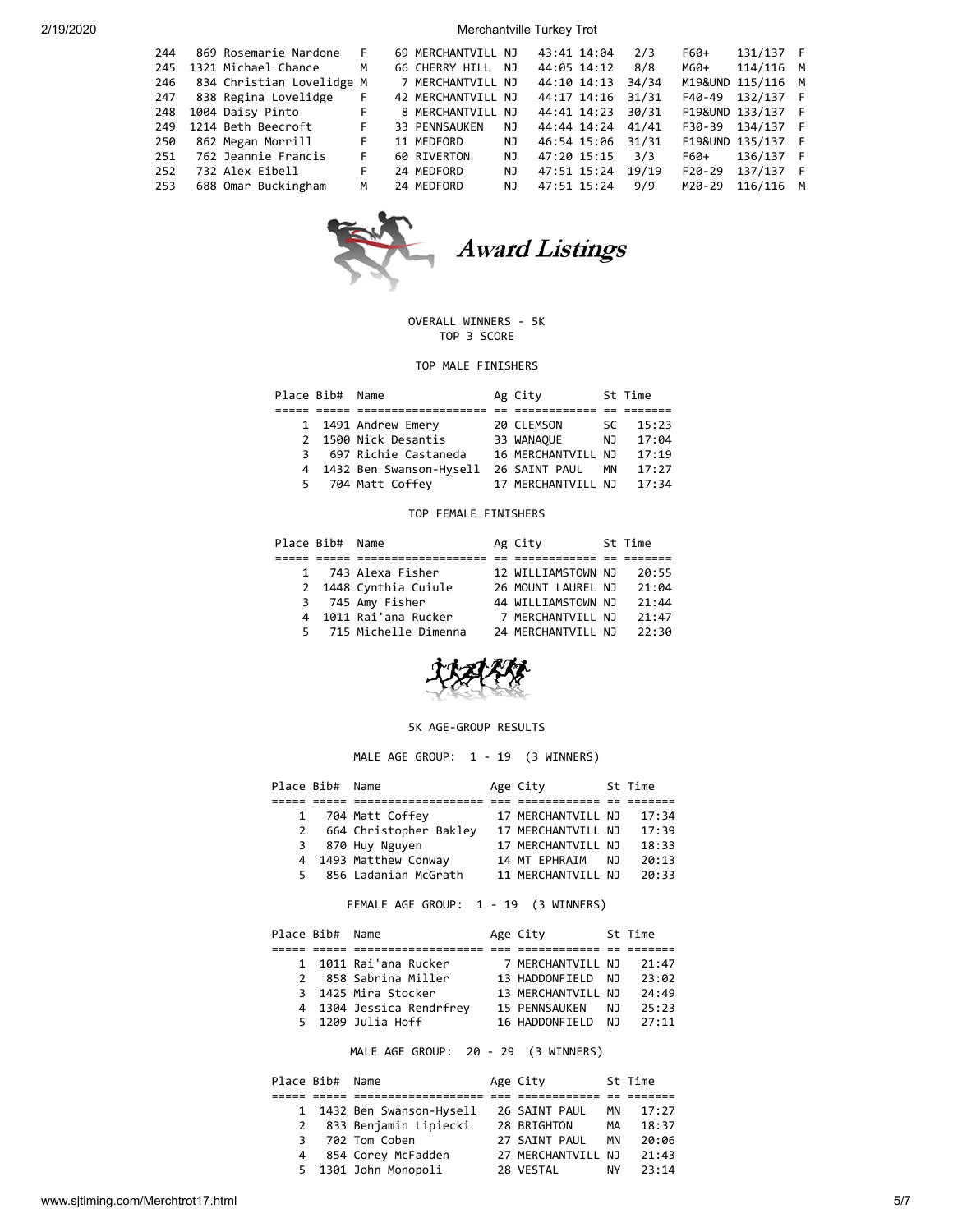# FEMALE AGE GROUP: 20 - 29 (3 WINNERS)

|              | Place Bib# Name |                                                                                                  | Age City 5t Time                                            |      |                      |
|--------------|-----------------|--------------------------------------------------------------------------------------------------|-------------------------------------------------------------|------|----------------------|
|              |                 |                                                                                                  |                                                             |      |                      |
|              |                 | 1 715 Michelle Dimenna     24 MERCHANTVILL NJ                                                    |                                                             |      | 22:30                |
| $\mathbf{2}$ |                 | 1213 Millicent Hample 23 HADDON TWP                                                              |                                                             | NJ 1 | 23:16                |
|              |                 | 3 675 Anastasia Bowes 21 CHERRY HILL NJ 23:18                                                    |                                                             |      |                      |
|              |                 | 4 1431 Ella Swanson-Hysell 24 SAINT PAUL MN 24:45<br>5 1314 Laura Donohue 21 MERCHANTVL NJ 25:29 |                                                             |      |                      |
|              |                 |                                                                                                  |                                                             |      |                      |
|              |                 | MALE AGE GROUP: 30 - 39 (3 WINNERS)                                                              |                                                             |      |                      |
|              | Place Bib# Name |                                                                                                  | Age City 5t Time                                            |      |                      |
| $\mathbf{1}$ |                 | 1224 Chris Devereaux                                                                             |                                                             |      |                      |
|              |                 | 2 803 Nathan Huddell                                                                             | 30 MERCHANTVL    NJ    18:29<br>33 MERCHANTVILL NJ    20:47 |      |                      |
| 3            |                 | 1207 Charlie Marks                                                                               | 32 MAPLEWOOD                                                |      |                      |
| 4            |                 | 746 Steven Forrest                                                                               | 34 MARLTON                                                  |      | NJ 21:38<br>NJ 23:07 |
|              |                 | 5 810 Michael Kelly 30 AUDUBON NJ 23:12                                                          |                                                             |      |                      |
|              |                 |                                                                                                  |                                                             |      |                      |
|              |                 | FEMALE AGE GROUP: 30 - 39 (3 WINNERS)                                                            |                                                             |      |                      |
|              | Place Bib# Name |                                                                                                  | Age City 5t Time                                            |      |                      |
|              |                 |                                                                                                  |                                                             |      |                      |
|              |                 | 1 1416 Megan Schweitzer 37 MERCHANTVILL NJ 22:43<br>2 1009 Nova Roman 32 HADDON HEIGH NJ 23:37   |                                                             |      |                      |
|              |                 |                                                                                                  |                                                             |      |                      |
|              |                 |                                                                                                  |                                                             |      |                      |
|              |                 | 5 783 Natalie Guertler 39 MERCHANTVILL NJ 24:09                                                  |                                                             |      |                      |
|              |                 |                                                                                                  |                                                             |      |                      |
|              |                 | MALE AGE GROUP: 40 - 49 (3 WINNERS)                                                              |                                                             |      |                      |
|              | Place Bib# Name |                                                                                                  | Age City 5t Time                                            |      |                      |
|              |                 |                                                                                                  |                                                             |      |                      |
|              |                 | 1 744 David Fisher                                                                               | 45 WILLIAMSTOWN NJ                                          |      | 21:13                |
|              |                 | 2 796 Jamie Hershberger 45 MERCHANTVILL NJ 21:27                                                 |                                                             |      |                      |
|              |                 | 3 876 Ryan O'Connor 42 MERCHANTVILL NJ 23:08<br>4 1227 Thomas Duffy 43 CROSSWICKS NJ 23:42       |                                                             |      |                      |
|              |                 | 5 807 Mark Iannucci                                                                              | 45 MERCHANTVILL NJ 24:38                                    |      |                      |
|              |                 |                                                                                                  |                                                             |      |                      |
|              |                 | FEMALE AGE GROUP: 40 - 49 (3 WINNERS)                                                            |                                                             |      |                      |
|              | Place Bib# Name |                                                                                                  | Age City 5t Time                                            |      |                      |
|              |                 | 1 748 Ericka Moore                                                                               | 42 CINNAMINSON NJ 25:37                                     |      |                      |
|              |                 | 2 1418 Stephanie Segrest 40 RIVERTON                                                             |                                                             |      |                      |
|              |                 | 3 1442 Jeannine Voll                                                                             | 40 RIVERTON       NJ    26:20<br>40 MERCHANTVILL NJ   26:38 |      |                      |
| 4            |                 | 1492 Melanie Conway                                                                              | 46 MT EPHRAIM NJ 27:49                                      |      |                      |
| 5            |                 | 699 Sarah Castaneda                                                                              | 41 MERCHANTVILL NJ                                          |      | 28:04                |
|              |                 | MALE AGE GROUP: 50 - 59 (3 WINNERS)                                                              |                                                             |      |                      |
|              | Place Bib# Name |                                                                                                  | Age City 5t Time                                            |      |                      |
|              |                 |                                                                                                  |                                                             |      |                      |
|              |                 | 1 701 Joseph Clark                                                                               | 59 MERCHANTVILL NJ 20:35                                    |      |                      |
| $\mathbf{2}$ |                 | 859 Trever Miller                                                                                | 50 HADDONFIELD  NJ   23:02<br>54 MAPLE SHADE  NJ   25:12    |      |                      |
|              |                 | 3 1498 Bill Lacy                                                                                 |                                                             |      |                      |
|              |                 | 4 761 Preston Foster                                                                             | 52 HADDONFIELD NJ 29:20                                     |      |                      |
| 5            |                 | 853 Patrick McFadden 58 MERCHANTVILL NJ 30:11                                                    |                                                             |      |                      |
|              |                 | FEMALE AGE GROUP: 50 - 59 (3 WINNERS)                                                            |                                                             |      |                      |
|              | Place Bib# Name |                                                                                                  | Age City 5t Time                                            |      |                      |
|              |                 |                                                                                                  |                                                             |      |                      |
|              |                 | 1 1202 Diana Dicarlo<br>2 887 Deborah Paredes                                                    | 54 VIENNA                                                   |      | VA 24:26             |
|              |                 |                                                                                                  | 55 PALMYRA<br>56 HADDONFIELD NJ 30:57                       |      | NJ 27:15             |
|              |                 | 3 673 Racheal Bogina                                                                             |                                                             |      |                      |

MALE AGE GROUP: 60 - 99 (3 WINNERS)

 4 719 Susan Dmochowski 58 RIVERSIDE NJ 31:56 5 1313 Susie Stevens 55 MERCHANTVL NJ 32:30

| Place Bib# Name       | Age City |                   | St Time |       |
|-----------------------|----------|-------------------|---------|-------|
|                       |          |                   |         |       |
| 1 787 George Gusrang  |          | 64 RIVERSIDE      | N T     | 21:55 |
| 2 1206 David Hiestand |          | 62 CHERRY HILL NJ |         | 22:25 |